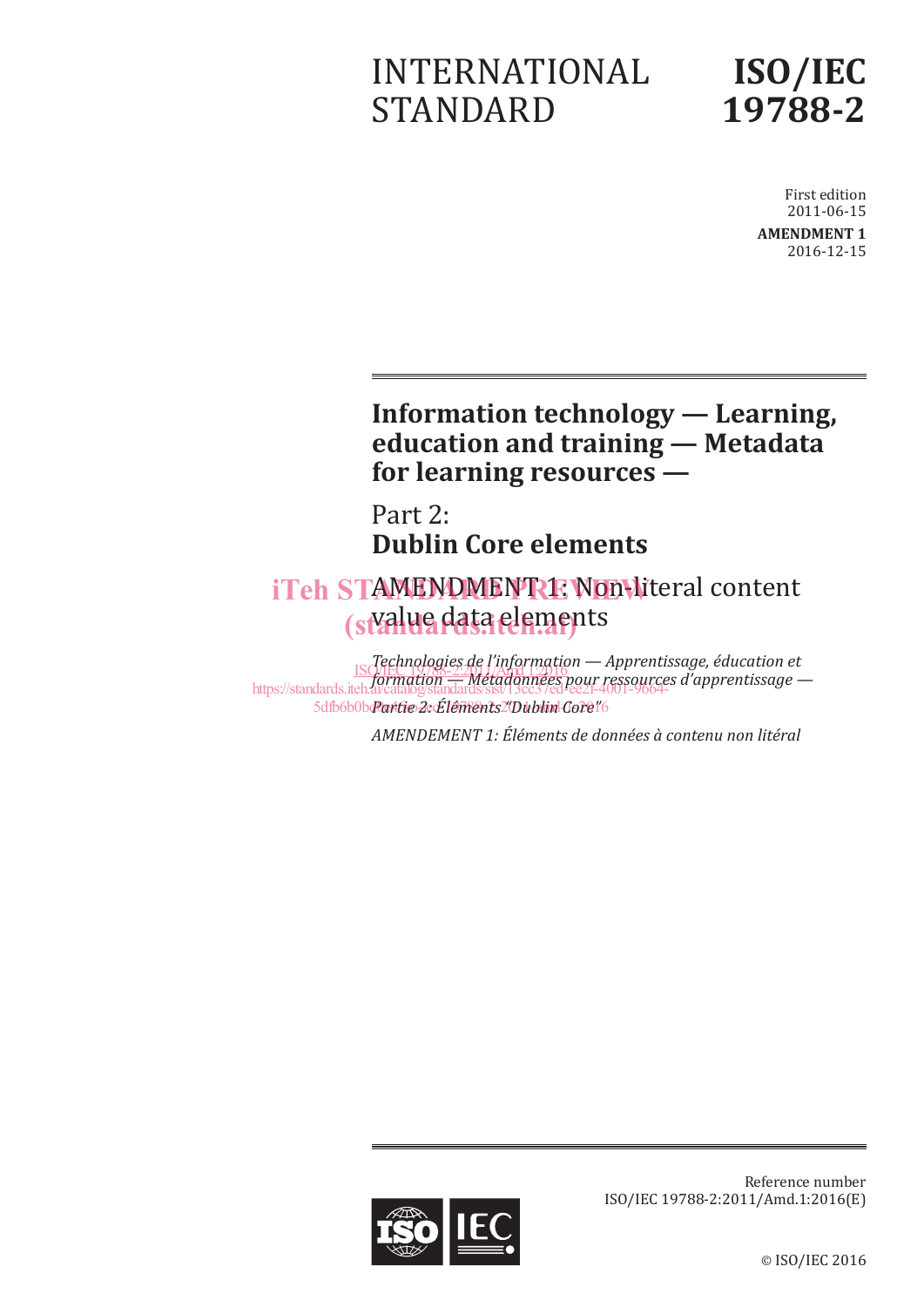## iTeh STANDARD PREVIEW (standards.iteh.ai)

ISO/IEC 19788-2:2011/Amd 1:2016 https://standards.iteh.ai/catalog/standards/sist/13cc37ed-ee2f-4001-9664- 5dfb6b0bd0e4/iso-iec-19788-2-2011-amd-1-2016



© ISO/IEC 2016, Published in Switzerland

All rights reserved. Unless otherwise specified, no part of this publication may be reproduced or utilized otherwise in any form or by any means, electronic or mechanical, including photocopying, or posting on the internet or an intranet, without prior written permission. Permission can be requested from either ISO at the address below or ISO's member body in the country of the requester.

ISO copyright office Ch. de Blandonnet 8 • CP 401 CH-1214 Vernier, Geneva, Switzerland Tel. +41 22 749 01 11 Fax +41 22 749 09 47 copyright@iso.org www.iso.org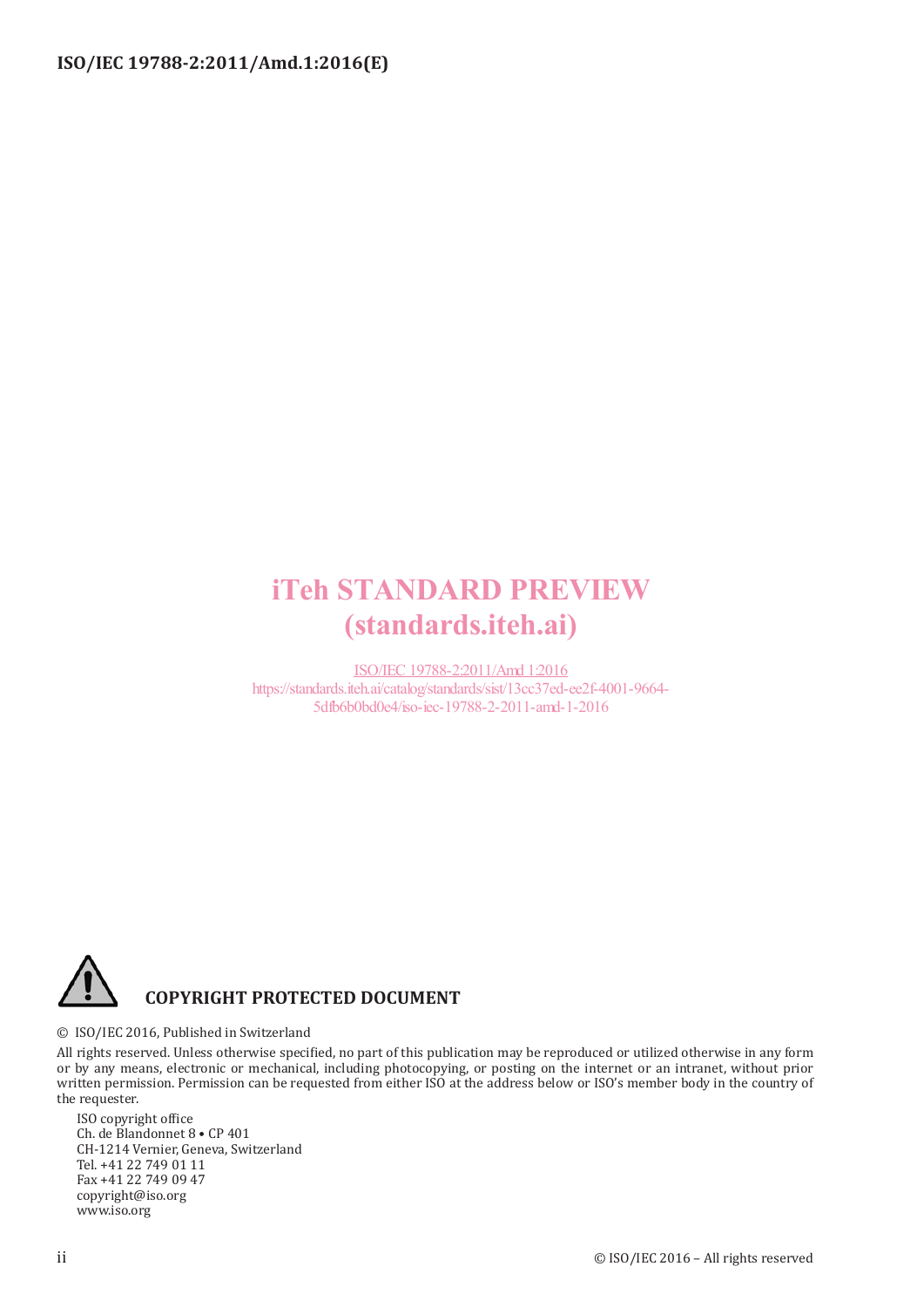### **Foreword**

ISO (the International Organization for Standardization) is a worldwide federation of national standards bodies (ISO member bodies). The work of preparing International Standards is normally carried out through ISO technical committees. Each member body interested in a subject for which a technical committee has been established has the right to be represented on that committee. International organizations, governmental and non-governmental, in liaison with ISO, also take part in the work. ISO collaborates closely with the International Electrotechnical Commission (IEC) on all matters of electrotechnical standardization.

The procedures used to develop this document and those intended for its further maintenance are described in the ISO/IEC Directives, Part 1. In particular the different approval criteria needed for the different types of ISO documents should be noted. This document was drafted in accordance with the editorial rules of the ISO/IEC Directives, Part 2 (see www.iso.org/directives).

Attention is drawn to the possibility that some of the elements of this document may be the subject of patent rights. ISO shall not be held responsible for identifying any or all such patent rights. Details of any patent rights identified during the development of the document will be in the Introduction and/or on the ISO list of patent declarations received (see www.iso.org/patents).

Any trade name used in this document is information given for the convenience of users and does not constitute an endorsement.

For an explanation on the meaning of ISO specific terms and expressions related to conformity assessment, as well as information about ISO's adherence to the World Trade Organization (WTO) principles in the<br>Technical Barriers to Trade (TBT) see the following URL: www.iso.org/iso/foreword html Technical Barriers to Trade (TBT) see the following URL: www.iso.org/iso/foreword.html.

Amendment 1 to ISO/IEC 19788-2:2011 was prepared by Joint Technical Committee ISO/IEC JTC 1, *Information technology*, Subcommittee SC 36, *Information technology for learning, education and training.* ISO/IEC 19788-2:2011/Amd 1:2016

> https://standards.iteh.ai/catalog/standards/sist/13cc37ed-ee2f-4001-9664- 5dfb6b0bd0e4/iso-iec-19788-2-2011-amd-1-2016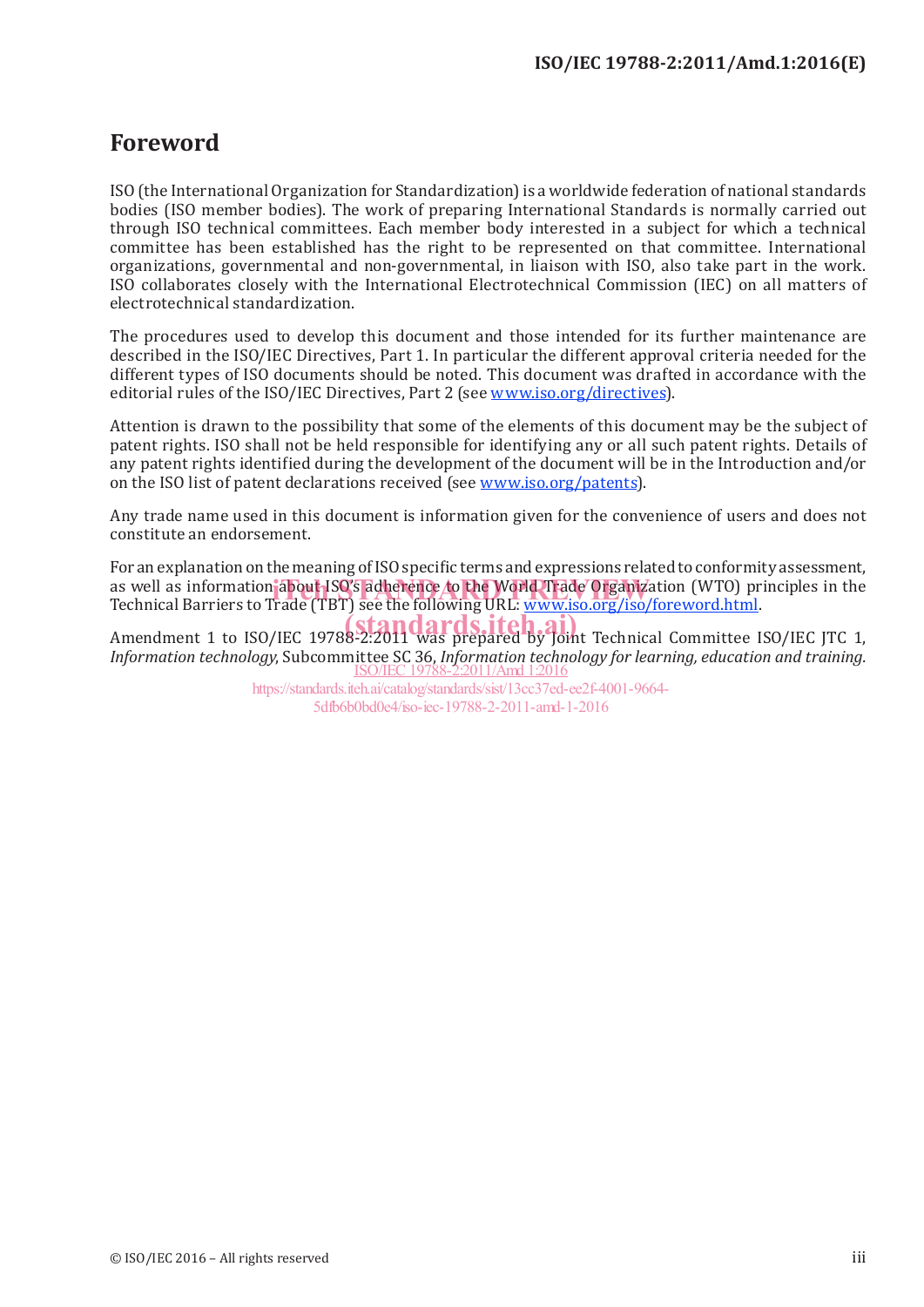## iTeh STANDARD PREVIEW (standards.iteh.ai)

ISO/IEC 19788-2:2011/Amd 1:2016 https://standards.iteh.ai/catalog/standards/sist/13cc37ed-ee2f-4001-9664- 5dfb6b0bd0e4/iso-iec-19788-2-2011-amd-1-2016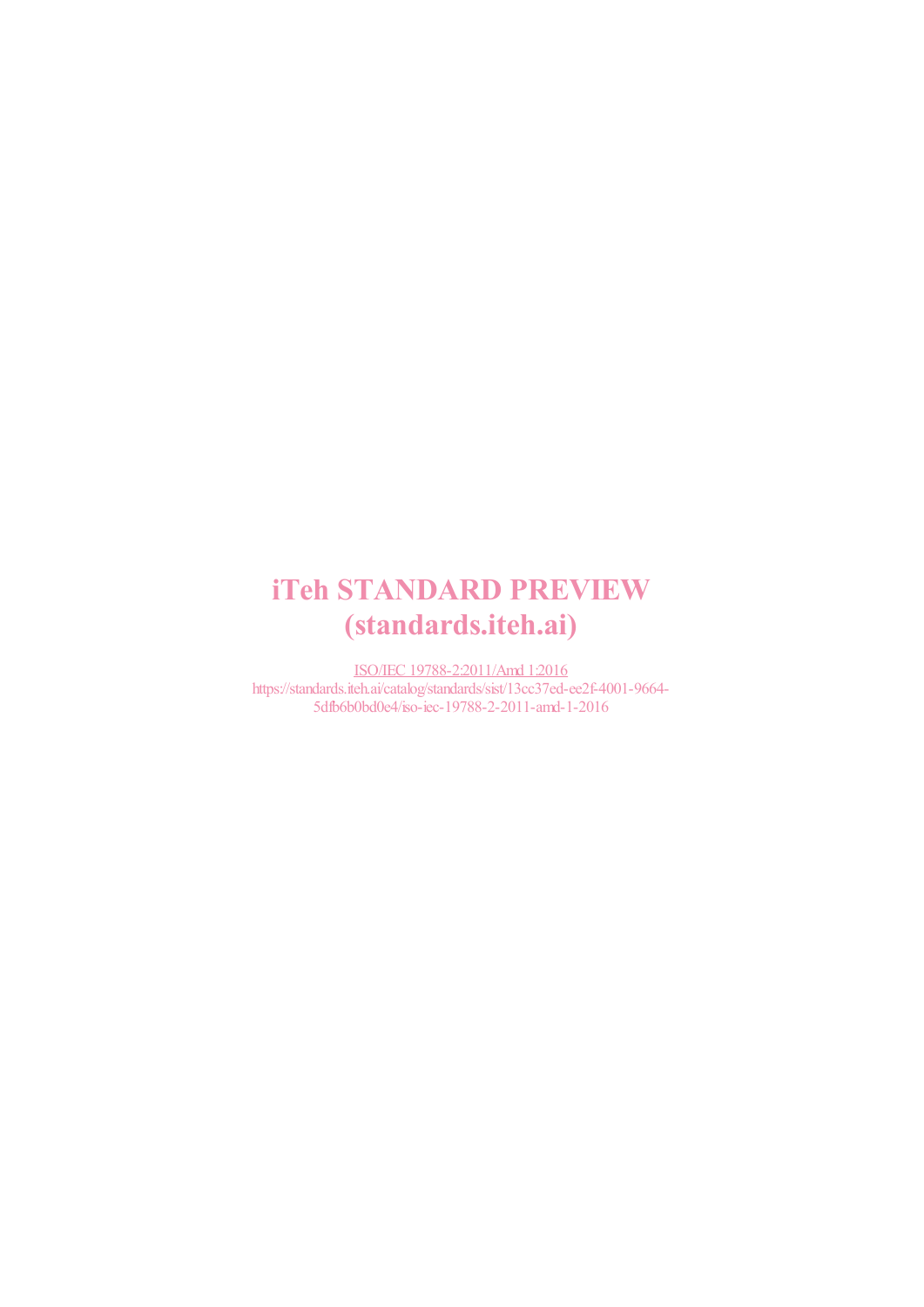### **Information technology — Learning, education and training — Metadata for learning resources —**

### Part 2: **Dublin Core elements**

### AMENDMENT 1: Non-literal content value data elements

iTeh STANDARD PREVIEW

*Page iv, Foreword*

Replace the following text:

The following parts are under preparation:

- *Part 5: Educational elements*
- *Part 6: Availability, distribution, and intellectual property elements*

Technical elements will form the subject of a future Part 4.

with the following:

- *Part 4: Technical elements* (standards.iteh.ai)
- *Part 5: Educational elements* ISO/IEC 19788-2:2011/Amd 1:2016
- *Part 8: Data elements for MLR records* https://standards.iteh.ai/catalog/standards/sist/13cc37ed-ee2f-4001-9664-
- 5dfb6b0bd0e4/iso-iec-19788-2-2011-amd-1-2016
- *Part 9: Data elements for persons*

The following parts are under preparation:

- *Part 7: Bindings*
- *Part 11: Migration from LOM to MLR*

*Page v, Introduction*

Add the following sentence at the end of paragraph 3 ("This part of ISO/IEC 19788 uses …")

This part of ISO/IEC 19788 provides Data Element Specifications (DESs) for data elements with literal content value (as considered in early Dublin Core) and for data elements with non-literal content value: ISO 15836 allows (implicitly) both.

*Page 1, Clause 2*

Replace the dated reference to ISO/IEC 19788-1:2011 by the undated reference

ISO/IEC 19788-1, *Information technology — Learning, education and training — Metadata for learning resources* — *Part 1: Framework*

*Page 4, Clause 5*

For all DESs 5.1 to 5.15, rename the DES attribute "Range" to "Codomain".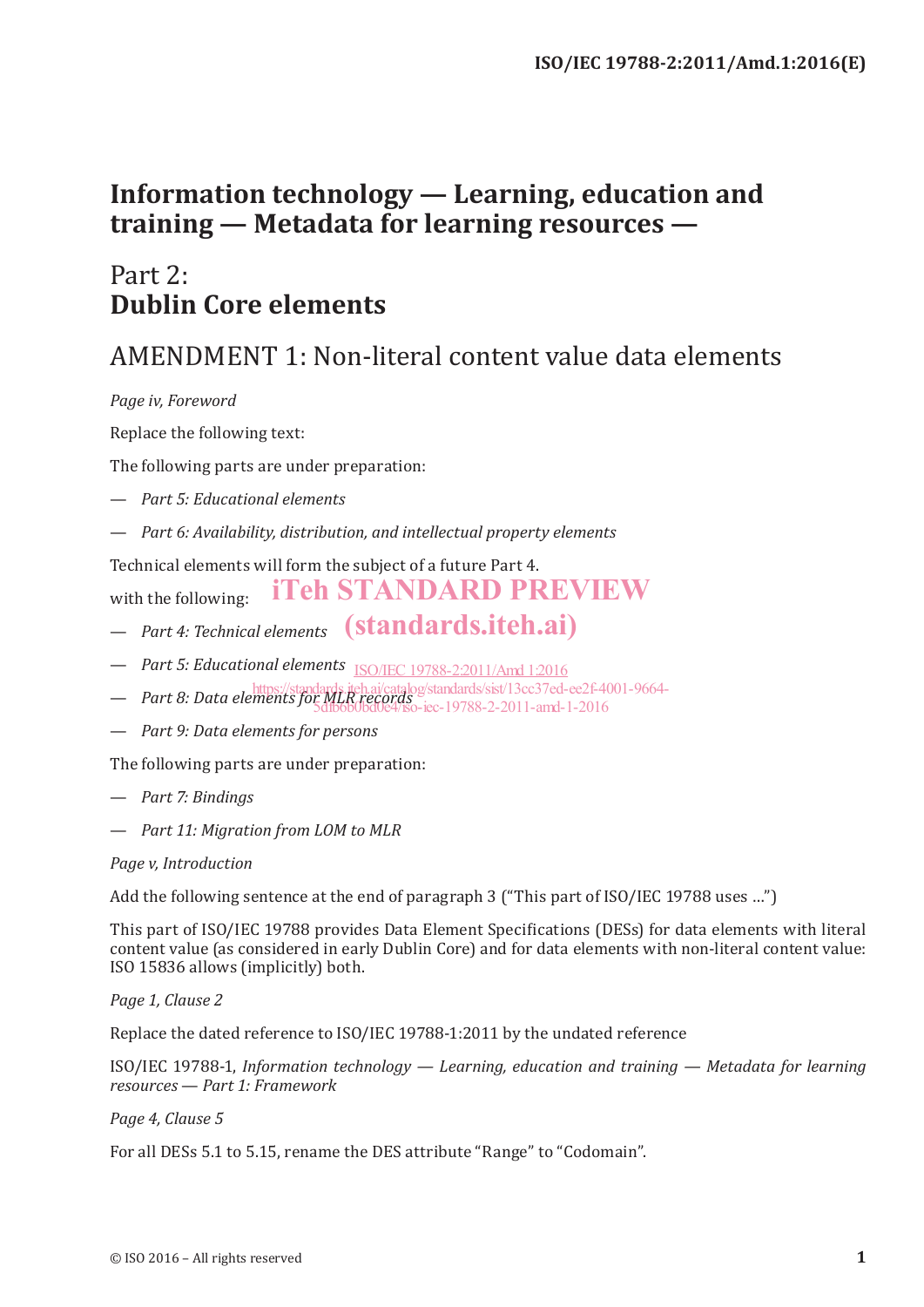#### **ISO/IEC 19788-2:2011/Amd.1:2016(E)**

*Page 4, Subclause 5.1*

Add the following to the "Note(s)" entry of the DES:

Is a subproperty of properties http :// purl.org/dc/elements/1.1/title and http :// purl.org/dc/terms/title

*Page 5, 5.2*

Add the following content to the "Refines" entry of the DES:

ISO\_IEC\_19788-2:2011::DES0600 (contributor)

Add the following notes to the "Note(s)" entry of the DES:

A DES with the same property name (creator), but with non-literal content value is provided; see 5.16.

Is a subproperty of property http :// purl.org/dc/elements/1.1/creator

*Page 5, 5.3*

Add the following notes to the "Note(s)" entry of the DES:

A DES with the same property name (subject), but with non-literal content value is provided; see 5.17.

Is a subproperty of property http :// purl.org/dc/elements/1.1/subject

*Page 6, 5.4*

# Add the following notes to the "Note(s)" entry of the DES:  $\blacksquare$  PREVIEW

A DES with the same property name (description), but with non-literal content value is provided; see 5.18.

Is a subproperty of properties http://<u>purl@rg/dc/elements/1.1/des</u>cription and http://purl.org/dc/ terms/description https://standards.iteh.ai/catalog/standards/sist/13cc37ed-ee2f-4001-9664- 5dfb6b0bd0e4/iso-iec-19788-2-2011-amd-1-2016

*Page 7, 5.5*

Add the following notes to the "Note(s)" entry of the DES:

A DES with the same property name (publisher), but with non-literal content value is provided; see 5.19.

Is a subproperty of property http :// purl.org/dc/elements/1.1/publisher

*Page 7, 5.6*

Add the following notes to the "Note(s)" entry of the DES:

A DES with the same property name (contributor), but with non-literal content value is provided; see 5.20.

Is a subproperty of property http :// purl.org/dc/elements/1.1/contributor

*Page 8, 5.7*

Add the following note to the "Note(s)" entry of the DES:

Is a subproperty of properties http :// purl.org/dc/elements/1.1/date and http :// purl.org/dc/terms/date

*Page 9, 5.8*

Add the following note to the "Note(s)" entry of the DES:

Is a subproperty of property http :// purl.org/dc/elements/1.1/type

*Page 9, 5.9*

Add the following note to the "Note(s)" entry of the DES: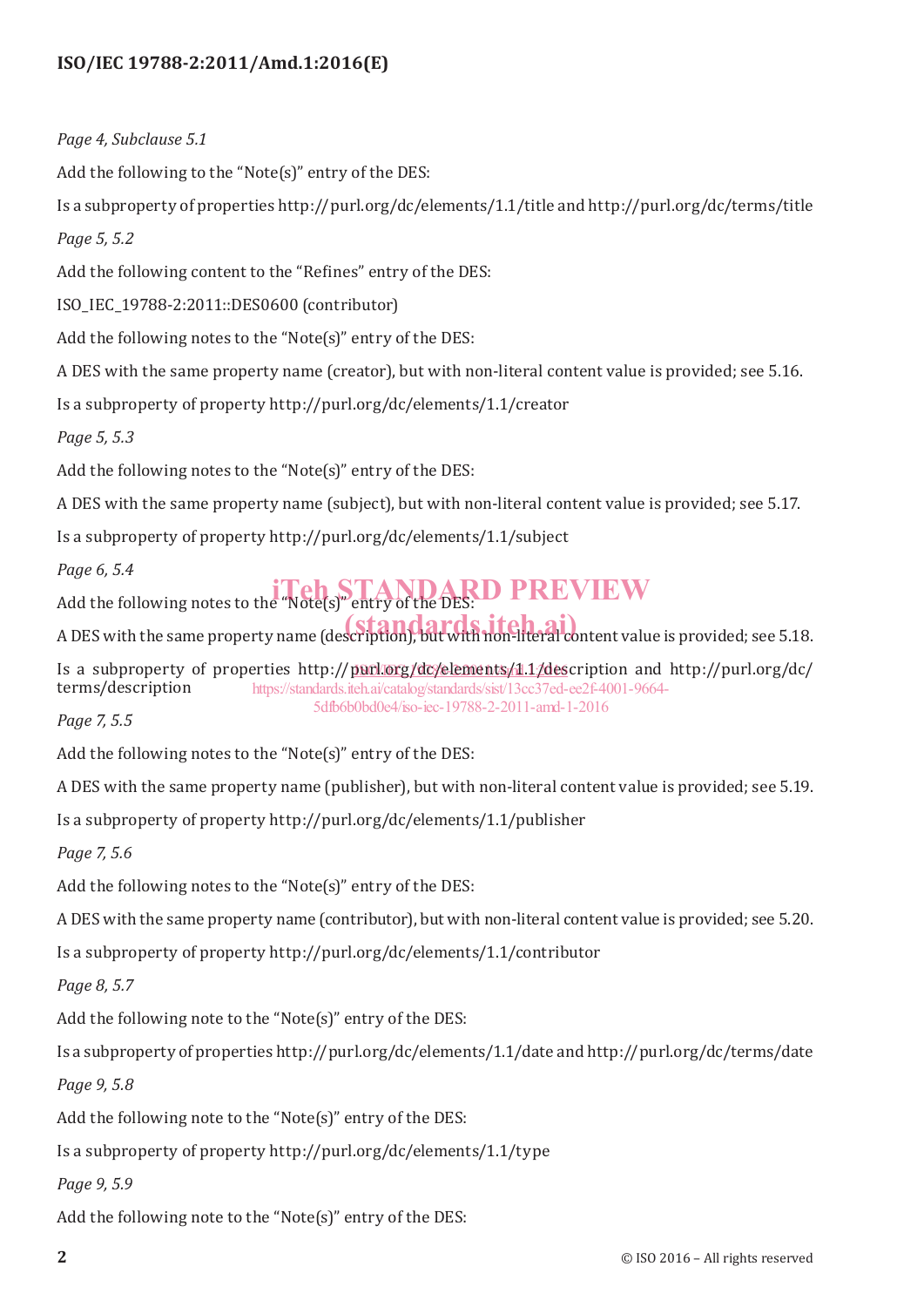Is a subproperty of property http :// purl.org/dc/elements/1.1/format

*Page 10, 5.10*

Add the following note to the "Note(s)" entry of the DES:

Is a subproperty of properties http :// purl.org/dc/elements/1.1/identifier and http :// purl.org/dc/ terms/identifier

*Page 11, 5.11*

Add the following content to the "Refines" entry of the DES:

ISO\_IEC\_19788-2:2011::DES1300 (relation)

Add the following notes to the "Note(s)" entry of the DES:

A DES with the same property name (source), but with non-literal content value is provided; see 5.21.

Is a subproperty of property http :// purl.org/dc/elements/1.1/source

*Page 12, 5.12*

Add the following note to the "Note(s)" entry of the DES:

Is a subproperty of property http :// purl.org/dc/elements/1.1/language

*Page 12, 5.13* iTeh STANDARD PREVIEW

Add the following notes to the "Note(s)" entry of the PESh.ai)

A DES with the same property name (relation), but with non-literal content value is provided; see 5.22. 2011/Amd 1:2016

Is a subproperty of property.http:///purl.logg/dc/elements/12l/relation-9664-5dfb6b0bd0e4/iso-iec-19788-2-2011-amd-1-2016

*Page 13, 5.14*

Add the following note to the "Note(s)" entry of the DES:

Is a subproperty of property http :// purl.org/dc/elements/1.1/coverage

*Page 14, 5.15*

Add the following notes to the "Note(s)" entry of the DES:

A DES with the same property name (rights), but with non-literal content value is provided; see 5.23.

Is a subproperty of property http :// purl.org/dc/elements/1.1/rights

*Page 14, 5.15*

Add the following eight subclauses after 5.15:

#### **5.16 Creator (DES1600)**

| Data element specification            |                                                                  |
|---------------------------------------|------------------------------------------------------------------|
| Identifier                            | ISO_IEC_19788-2:2011:AMD.1:2016::DES1600                         |
| Data element specification attributes |                                                                  |
| Property name                         | creator                                                          |
| Definition                            | entity primarily responsible for making the learning<br>resource |
| Linguistic indicator                  | non-linguistic                                                   |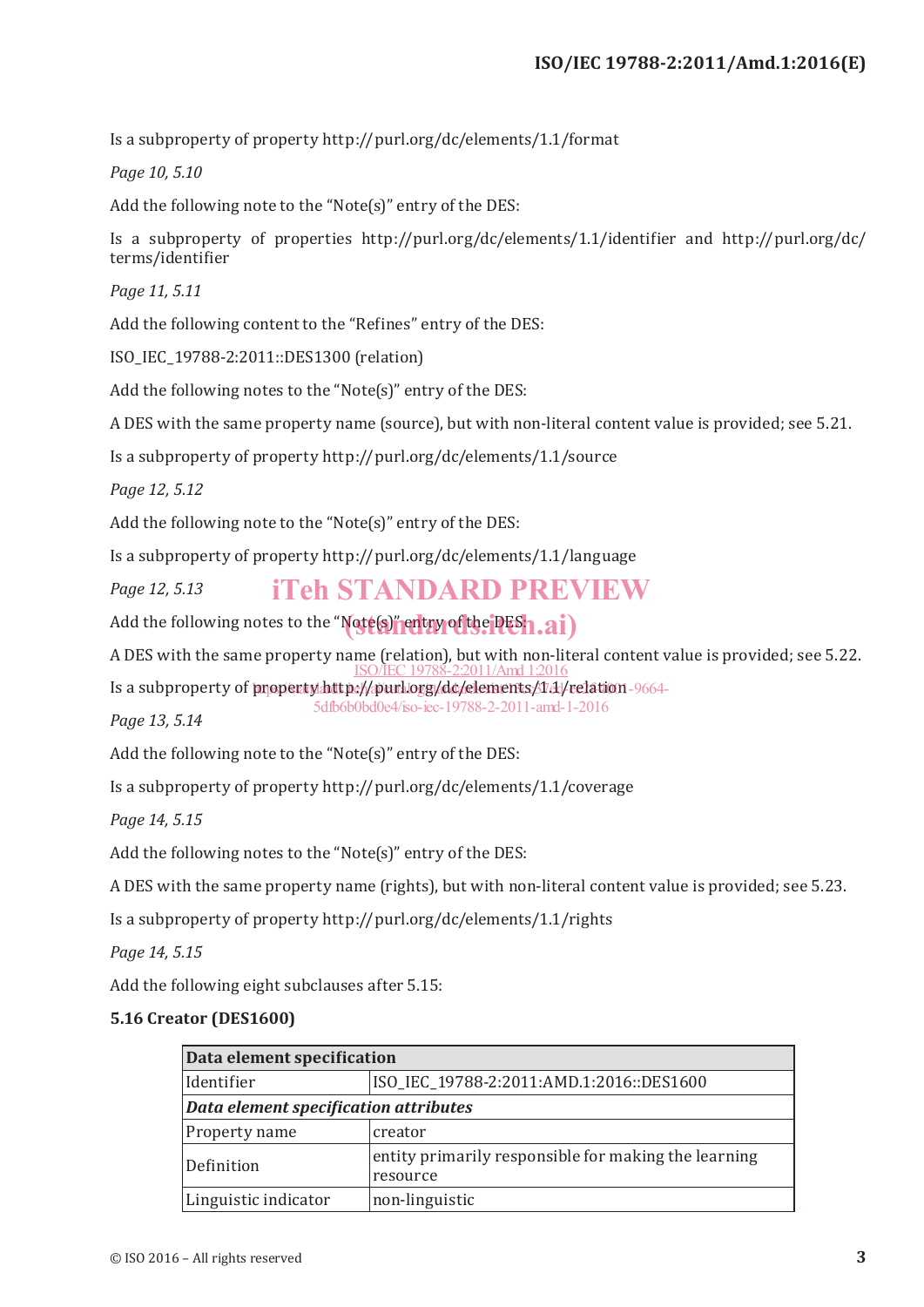### **ISO/IEC 19788-2:2011/Amd.1:2016(E)**

| Domain              | <b>Learning Resource</b><br>(ISO_IEC_19788-1:2011::RC0002)                                                             |
|---------------------|------------------------------------------------------------------------------------------------------------------------|
| Codomain            | Person<br>(ISO_IEC_19788-1:2011::RC0003)                                                                               |
| Content value rules | N/A                                                                                                                    |
| Refines             | ISO_IEC_19788-2:2011:AMD.1:2016::DES2000 (con-<br>tributor)                                                            |
| Example(s)          | Resource denoted by URI http://dbpedia.org/resource/<br>Mitchel Resnick                                                |
| Note(s)             | 1. A DES with the same property name (creator), but<br>with literal content value is provided; see 5.2.                |
|                     | 2. Is a subproperty of properties http://purl.org/dc/<br>elements/1.1/creator and http://purl.org/dc/terms/<br>creator |

### **5.17 Subject (DES1700)**

| Data element specification            |                                                                                                                        |  |
|---------------------------------------|------------------------------------------------------------------------------------------------------------------------|--|
| Identifier                            | ISO_IEC_19788-2:2011:AMD.1:2016::DES1700                                                                               |  |
| Data element specification attributes |                                                                                                                        |  |
| Property name                         | subject                                                                                                                |  |
| Definition                            | topic of the learning resource                                                                                         |  |
| Linguistic indicator                  | non-linguistic a rd<br>ten                                                                                             |  |
| Domain                                | Learning Resource<br>(ISO1EC <sub>F</sub> 197883:2011;RC0002)                                                          |  |
| Codomain                              | https://stand <b>/Resource/catalog/standards/sist/13cc37ed-ee2f-4001-9664-</b><br>4ISOUEOe49788=1.2014.:RO0001}1-2016  |  |
| Content value rules                   | N/A                                                                                                                    |  |
| Refines                               |                                                                                                                        |  |
| Example(s)                            | 1. Resource denoted by URI http://dbpedia.org/<br>resource/Category:Artificial_intelligence                            |  |
|                                       | 2. Resource denoted by URI http://id.loc.gov/<br>authorities/subjects/sh85008180                                       |  |
| Note(s)                               | 1. A DES with the same property name (subject), but<br>with literal content value is provided; see 5.3.                |  |
|                                       | 2. Is a subproperty of properties http://purl.org/dc/<br>elements/1.1/subject and http://purl.org/dc/terms/<br>subject |  |

#### **5.18 Description (DES1800)**

| Data element specification            |                                                     |  |
|---------------------------------------|-----------------------------------------------------|--|
| Identifier                            | ISO_IEC_19788-2:2011:AMD.1:2016::DES1800            |  |
| Data element specification attributes |                                                     |  |
| Property name                         | description                                         |  |
| Definition                            | account of the learning resource                    |  |
| Linguistic indicator                  | non-linguistic                                      |  |
| Domain                                | Learning Resource<br>(ISO_IEC_19788-1:2011::RC0002) |  |